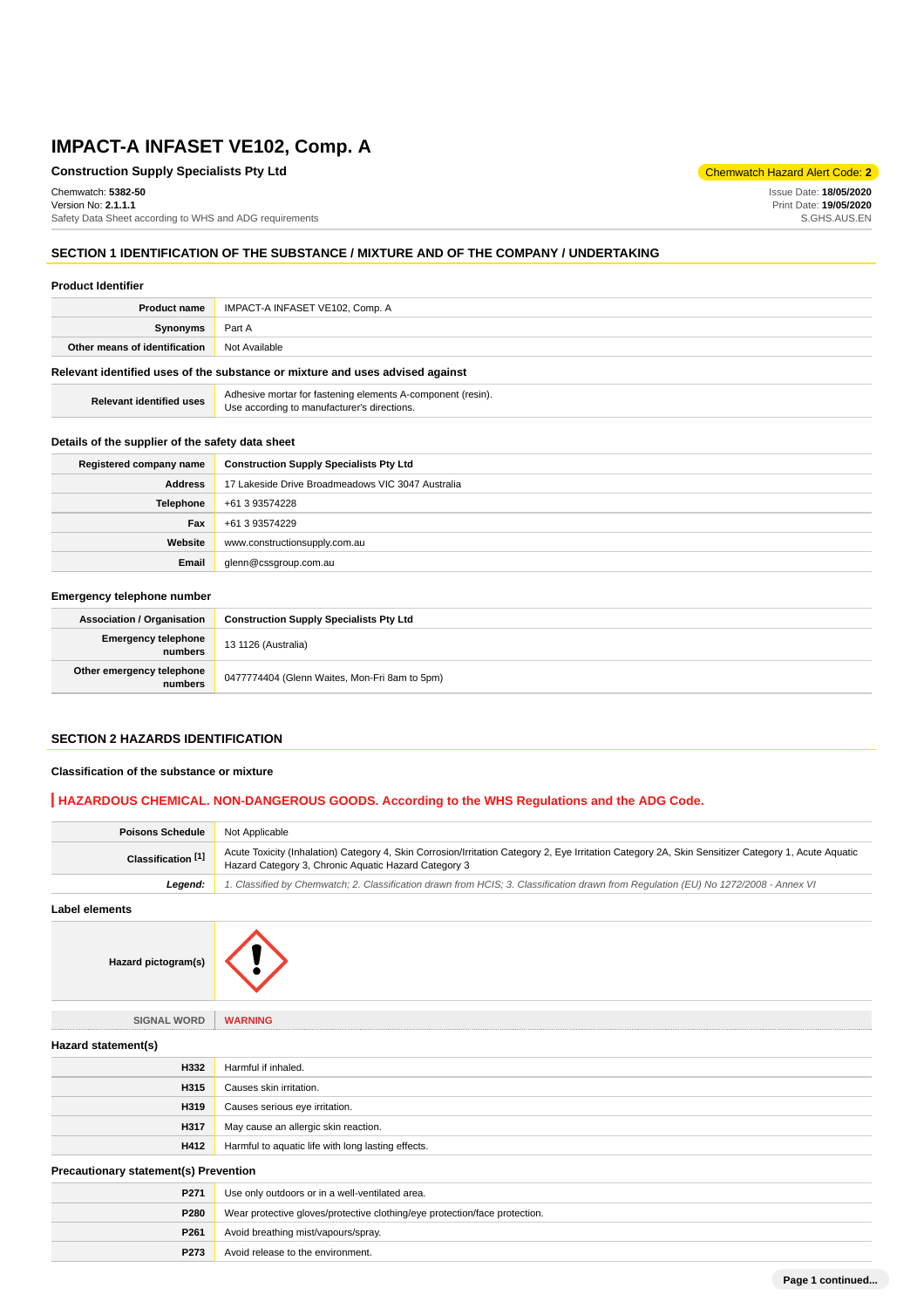**P272** Contaminated work clothing should not be allowed out of the workplace.

### **Precautionary statement(s) Response**

| Specific treatment (see advice on this label).                                                                                   |
|----------------------------------------------------------------------------------------------------------------------------------|
| Take off contaminated clothing and wash before reuse.                                                                            |
| IF ON SKIN: Wash with plenty of water and soap.                                                                                  |
| IF IN EYES: Rinse cautiously with water for several minutes. Remove contact lenses, if present and easy to do. Continue rinsing. |
| Call a POISON CENTER or doctor/physician if you feel unwell.                                                                     |
| If skin irritation or rash occurs: Get medical advice/attention.                                                                 |
| If eye irritation persists: Get medical advice/attention.                                                                        |
| IF INHALED: Remove victim to fresh air and keep at rest in a position comfortable for breathing.                                 |
|                                                                                                                                  |

## **Precautionary statement(s) Storage**

Not Applicable

**Precautionary statement(s) Disposal**

**P501** Dispose of contents/container to authorised hazardous or special waste collection point in accordance with any local regulation.

### **SECTION 3 COMPOSITION / INFORMATION ON INGREDIENTS**

#### **Substances**

See section below for composition of Mixtures

### **Mixtures**

| <b>CAS No</b> | %[weight] | Name                                          |  |  |  |  |
|---------------|-----------|-----------------------------------------------|--|--|--|--|
| 2082-81-7     | $10 - 20$ | 1,4-butanediol dimethacrylate                 |  |  |  |  |
| 25013-15-4    | $1 - 5$   | methylstyrene, mixed isomers                  |  |  |  |  |
| 97-90-5       | $1 - 5$   | ethylene givcol dimethacrylate                |  |  |  |  |
| 27813-02-1    | $1 - 5$   | 2-hydroxypropyl methacrylate                  |  |  |  |  |
| 38668-48-3    | $<$ 2     | dipropoxy-p-toluidine                         |  |  |  |  |
| 6846-50-0     | $<$ 1     | 2.2.4-trimethyl-1.3-pentanediol diisobutvrate |  |  |  |  |
| 130-15-4      | $<$ 1     | 1.4-naphthoguinone                            |  |  |  |  |
| Not Available | balance   | Ingredients determined not to be hazardous    |  |  |  |  |

### **SECTION 4 FIRST AID MEASURES**

#### **Description of first aid measures**

| <b>Eye Contact</b>  | If this product comes in contact with the eyes:<br>▶ Wash out immediately with fresh running water.<br>Ensure complete irrigation of the eye by keeping eyelids apart and away from eye and moving the eyelids by occasionally lifting the upper<br>and lower lids.<br>▶ Seek medical attention without delay; if pain persists or recurs seek medical attention.<br>► Removal of contact lenses after an eye injury should only be undertaken by skilled personnel.                                                                                                                                                                                                                                                                                                                                                                                                                                                                                                                                                                                                                                                                                                                                                              |
|---------------------|-----------------------------------------------------------------------------------------------------------------------------------------------------------------------------------------------------------------------------------------------------------------------------------------------------------------------------------------------------------------------------------------------------------------------------------------------------------------------------------------------------------------------------------------------------------------------------------------------------------------------------------------------------------------------------------------------------------------------------------------------------------------------------------------------------------------------------------------------------------------------------------------------------------------------------------------------------------------------------------------------------------------------------------------------------------------------------------------------------------------------------------------------------------------------------------------------------------------------------------|
| <b>Skin Contact</b> | If skin contact occurs:<br>Inmediately remove all contaminated clothing, including footwear.<br>Flush skin and hair with running water (and soap if available).<br>Seek medical attention in event of irritation.                                                                                                                                                                                                                                                                                                                                                                                                                                                                                                                                                                                                                                                                                                                                                                                                                                                                                                                                                                                                                 |
| Inhalation          | If fumes or combustion products are inhaled remove from contaminated area.<br>Lay patient down. Keep warm and rested.<br>▶ Prostheses such as false teeth, which may block airway, should be removed, where possible, prior to initiating first aid procedures.<br>▶ Apply artificial respiration if not breathing, preferably with a demand valve resuscitator, bag-valve mask device, or pocket mask as trained.<br>Perform CPR if necessary.<br>Transport to hospital, or doctor, without delay.                                                                                                                                                                                                                                                                                                                                                                                                                                                                                                                                                                                                                                                                                                                               |
| Ingestion           | F IF SWALLOWED, REFER FOR MEDICAL ATTENTION, WHERE POSSIBLE, WITHOUT DELAY.<br>For advice, contact a Poisons Information Centre or a doctor.<br>• Urgent hospital treatment is likely to be needed.<br>In the mean time, qualified first-aid personnel should treat the patient following observation and employing supportive measures as indicated<br>by the patient's condition.<br>If the services of a medical officer or medical doctor are readily available, the patient should be placed in his/her care and a copy of the SDS<br>should be provided. Further action will be the responsibility of the medical specialist.<br>If medical attention is not available on the worksite or surroundings send the patient to a hospital together with a copy of the SDS.<br>Where medical attention is not immediately available or where the patient is more than 15 minutes from a hospital or unless instructed<br>otherwise:<br>INDUCE vomiting with fingers down the back of the throat, ONLY IF CONSCIOUS. Lean patient forward or place on left side (head-down<br>position, if possible) to maintain open airway and prevent aspiration.<br>NOTE: Wear a protective glove when inducing vomiting by mechanical means. |

### **Indication of any immediate medical attention and special treatment needed**

As in all cases of suspected poisoning, follow the ABCDEs of emergency medicine (airway, breathing, circulation, disability, exposure), then the ABCDEs of toxicology (antidotes,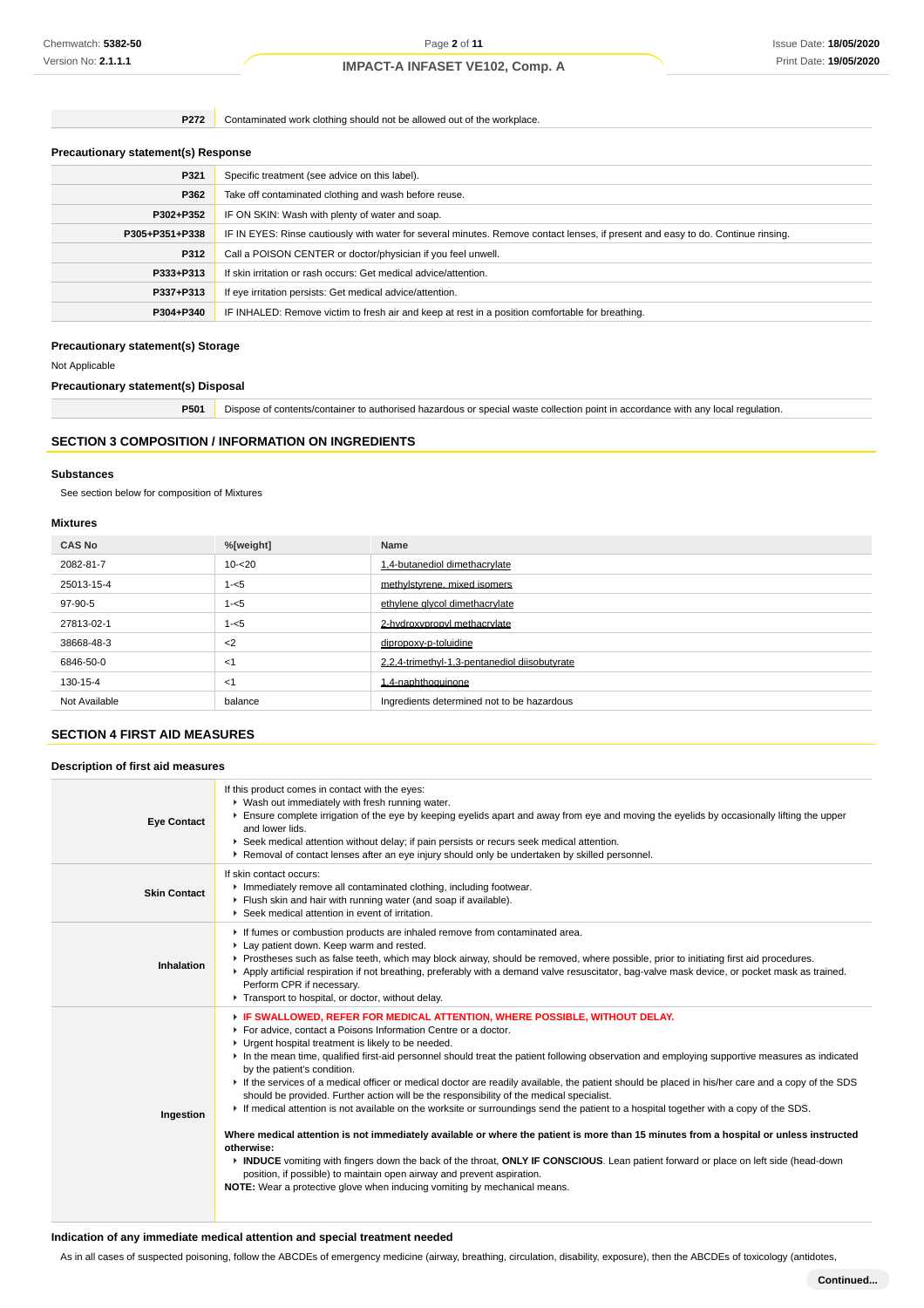basics, change absorption, change distribution, change elimination). For poisons (where specific treatment regime is absent):

#### BASIC TREATMENT

-------------------------------------------------------------- Establish a patent airway with suction where necessary.

--------------------------------------------------------------

- Watch for signs of respiratory insufficiency and assist ventilation as necessary.
- Administer oxygen by non-rebreather mask at 10 to 15 L/min.
- Monitor and treat, where necessary, for pulmonary oedema.
- **Monitor and treat, where necessary, for shock.**
- Anticipate seizures.

▶ DO NOT use emetics. Where ingestion is suspected rinse mouth and give up to 200 ml water (5 ml/kg recommended) for dilution where patient is able to swallow, has a strong gag reflex and does not drool.

-------------------------------------------------------------- ADVANCED TREATMENT

- --------------------------------------------------------------
- Consider orotracheal or nasotracheal intubation for airway control in unconscious patient or where respiratory arrest has occurred.
- **Positive-pressure ventilation using a bag-valve mask might be of use**
- Monitor and treat, where necessary, for arrhythmias.
- ▶ Start an IV D5W TKO. If signs of hypovolaemia are present use lactated Ringers solution. Fluid overload might create complications. Drug therapy should be considered for pulmonary oedema.
- Hypotension with signs of hypovolaemia requires the cautious administration of fluids. Fluid overload might create complications.
- $\blacktriangleright$  Treat seizures with diazepam.

Proparacaine hydrochloride should be used to assist eye irrigation.

BRONSTEIN, A.C. and CURRANCE, P.L.

EMERGENCY CARE FOR HAZARDOUS MATERIALS EXPOSURE: 2nd Ed. 1994 Treat symptomatically.

### **SECTION 5 FIREFIGHTING MEASURES**

### **Extinguishing media**

- Foam.
- Dry chemical powder.
- $\blacktriangleright$  BCF (where regulations permit).
- ▶ Carbon dioxide.
- Water spray or fog Large fires only.

### **Special hazards arising from the substrate or mixture**

| <b>Fire Incompatibility</b>    | Avoid contamination with oxidising agents i.e. nitrates, oxidising acids, chlorine bleaches, pool chlorine etc. as ignition may result                                                                                                                                                                                                                                                                                                                                                                                                                                                                                                                                                                                                |  |  |  |  |  |  |
|--------------------------------|---------------------------------------------------------------------------------------------------------------------------------------------------------------------------------------------------------------------------------------------------------------------------------------------------------------------------------------------------------------------------------------------------------------------------------------------------------------------------------------------------------------------------------------------------------------------------------------------------------------------------------------------------------------------------------------------------------------------------------------|--|--|--|--|--|--|
| <b>Advice for firefighters</b> |                                                                                                                                                                                                                                                                                                                                                                                                                                                                                                                                                                                                                                                                                                                                       |  |  |  |  |  |  |
| <b>Fire Fighting</b>           | Alert Fire Brigade and tell them location and nature of hazard.<br>• May be violently or explosively reactive.<br>▶ Wear full body protective clothing with breathing apparatus.<br>▶ Prevent, by any means available, spillage from entering drains or water course.<br>Fight fire from a safe distance, with adequate cover.<br>If safe, switch off electrical equipment until vapour fire hazard removed.<br>► Use water delivered as a fine spray to control the fire and cool adjacent area.<br>Avoid spraying water onto liquid pools.<br>Do not approach containers suspected to be hot.<br>Cool fire exposed containers with water spray from a protected location.<br>If safe to do so, remove containers from path of fire. |  |  |  |  |  |  |
| <b>Fire/Explosion Hazard</b>   | The material is not readily combustible under normal conditions.<br>► However, it will break down under fire conditions and the organic component may burn.<br>Not considered to be a significant fire risk.<br>► Heat may cause expansion or decomposition with violent rupture of containers.<br>▶ Decomposes on heating and may produce toxic fumes of carbon monoxide (CO).<br>• May emit acrid smoke.<br>Combustion products include:<br>carbon dioxide (CO2)<br>nitrogen oxides (NOx)<br>other pyrolysis products typical of burning organic material.<br>May emit poisonous fumes.<br>May emit corrosive fumes.                                                                                                                |  |  |  |  |  |  |
| <b>HAZCHEM</b>                 | Not Applicable                                                                                                                                                                                                                                                                                                                                                                                                                                                                                                                                                                                                                                                                                                                        |  |  |  |  |  |  |

### **SECTION 6 ACCIDENTAL RELEASE MEASURES**

#### **Personal precautions, protective equipment and emergency procedures**

See section 8

#### **Environmental precautions**

See section 12

#### **Methods and material for containment and cleaning up**

| <b>Minor Spills</b> | • Clean up all spills immediately.<br>Avoid contact with skin and eyes.<br>▶ Wear impervious gloves and safety goggles.<br>▶ Trowel up/scrape up.<br>▶ Place spilled material in clean, dry, sealed container. |
|---------------------|----------------------------------------------------------------------------------------------------------------------------------------------------------------------------------------------------------------|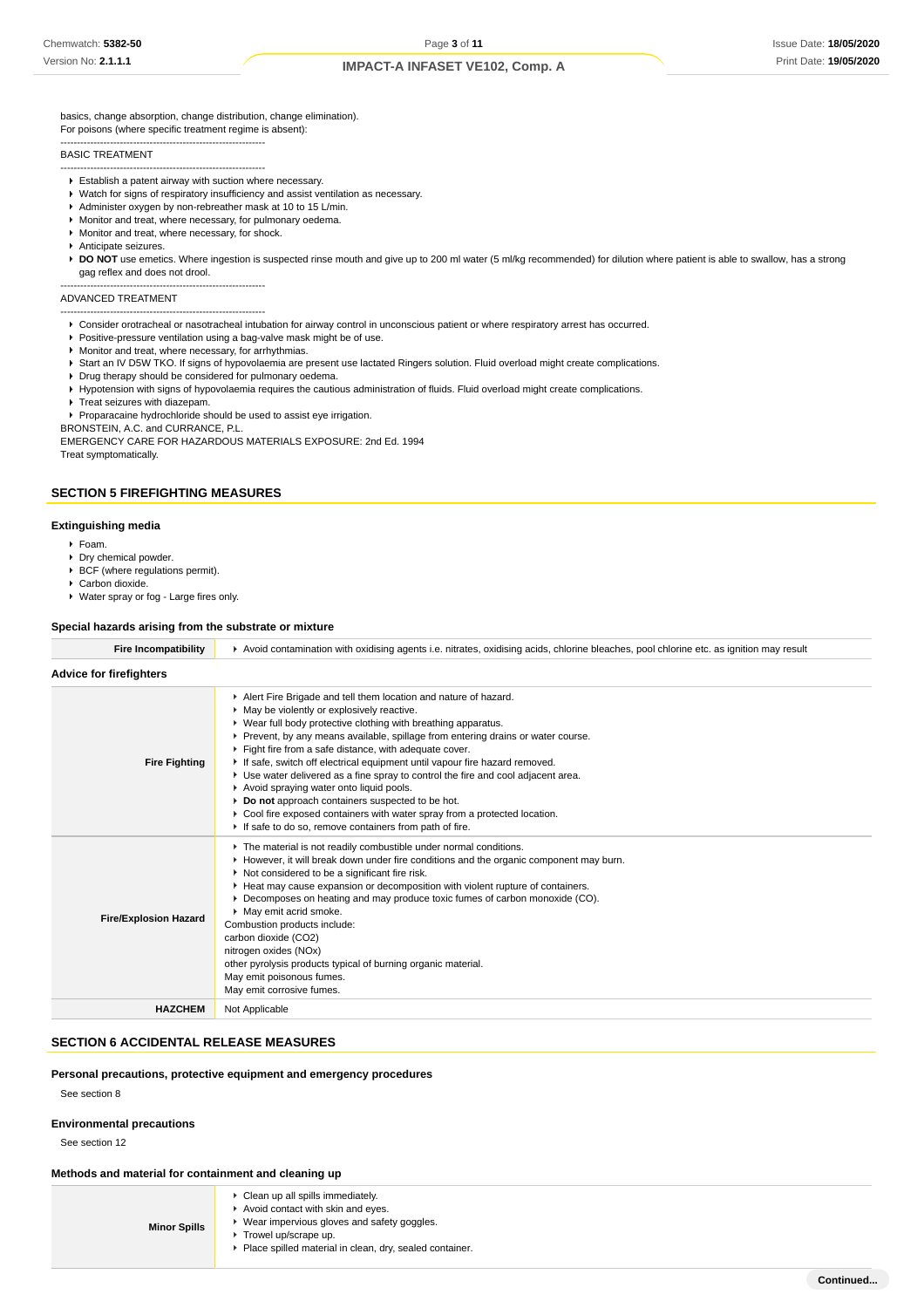|                     | Fiush spill area with water.                                                                                                                                                                                                                                                                                                                                                                                                                                                                                                                                                                                                                                                                                                                                                                                               |
|---------------------|----------------------------------------------------------------------------------------------------------------------------------------------------------------------------------------------------------------------------------------------------------------------------------------------------------------------------------------------------------------------------------------------------------------------------------------------------------------------------------------------------------------------------------------------------------------------------------------------------------------------------------------------------------------------------------------------------------------------------------------------------------------------------------------------------------------------------|
| <b>Major Spills</b> | • Clear area of personnel and move upwind.<br>Alert Fire Brigade and tell them location and nature of hazard.<br>▶ Wear breathing apparatus plus protective gloves.<br>► Prevent, by any means available, spillage from entering drains or water course.<br>Stop leak if safe to do so.<br>Contain spill with sand, earth or vermiculite.<br>Collect recoverable product into labelled containers for recycling.<br>▶ Neutralise/decontaminate residue (see Section 13 for specific agent).<br>• Collect solid residues and seal in labelled drums for disposal.<br>▶ Wash area and prevent runoff into drains.<br>▶ After clean up operations, decontaminate and launder all protective clothing and equipment before storing and re-using.<br>If contamination of drains or waterways occurs, advise emergency services. |

Personal Protective Equipment advice is contained in Section 8 of the SDS.

#### **SECTION 7 HANDLING AND STORAGE**

#### **Precautions for safe handling Safe handling** Avoid all personal contact, including inhalation. Wear protective clothing when risk of exposure occurs. Use in a well-ventilated area. Prevent concentration in hollows and sumps. **DO NOT** enter confined spaces until atmosphere has been checked. **DO NOT** allow material to contact humans, exposed food or food utensils. Avoid contact with incompatible materials. When handling, **DO NOT** eat, drink or smoke.  $\blacktriangleright$  Keep containers securely sealed when not in use. Avoid physical damage to containers. Always wash hands with soap and water after handling. Work clothes should be laundered separately. Launder contaminated clothing before re-use. Use good occupational work practice. Observe manufacturer's storage and handling recommendations contained within this SDS. Atmosphere should be regularly checked against established exposure standards to ensure safe working conditions are maintained. **Other information** ▶ Storage requires stabilising inhibitor content and dissolved oxygen content to be monitored. Refer to manufacturer's recommended levels. **DO NOT** overfill containers so as to maintain free head space above product. Blanketing or sparging with nitrogen or oxygen free gas will deactivate stabiliser. Store in original containers. Keep containers securely sealed. No smoking, naked lights or ignition sources. Store in a cool, dry, well-ventilated area. Store away from incompatible materials and foodstuff containers. Protect containers against physical damage and check regularly for leaks. Observe manufacturer's storage and handling recommendations contained within this SDS.

### **Conditions for safe storage, including any incompatibilities**



 $X -$ Must not be stored together<br>  $0 -$ May be stored together with

**0** — May be stored together with specific preventions

 $-$  May be stored together

### **SECTION 8 EXPOSURE CONTROLS / PERSONAL PROTECTION**

### **Control parameters**

### **OCCUPATIONAL EXPOSURE LIMITS (OEL)**

**INGREDIENT DATA**

| Source                         | Ingredient                     | <b>Material name</b> | <b>TWA</b>         |                    |               | <b>STEL</b>         |        | Peak          |  | <b>Notes</b>  |
|--------------------------------|--------------------------------|----------------------|--------------------|--------------------|---------------|---------------------|--------|---------------|--|---------------|
| Australia Exposure Standards   | methylstyrene, mixed isomers   | Vinyl toluene        | 50 ppm / 242 mg/m3 |                    |               | 483 mg/m3 / 100 ppm |        | Not Available |  | Not Available |
| <b>EMERGENCY LIMITS</b>        |                                |                      |                    |                    |               |                     |        |               |  |               |
| Ingredient                     | <b>Material name</b>           |                      |                    | TEEL-1             |               | TEEL-2              | TEEL-3 |               |  |               |
| ethylene glycol dimethacrylate | Ethylene glycol dimethacrylate |                      |                    | $9.9 \text{ mg/m}$ |               | $110 \text{ mg/m}$  |        | 650 mg/m3     |  |               |
| 1,4-naphthoquinone             | Naphthoquinone, 1,4-           |                      |                    | $0.57$ mg/m $3$    |               | $6.3$ mg/m $3$      |        | 38 mg/m3      |  |               |
| <b>Revised IDLH</b>            |                                |                      |                    |                    |               |                     |        |               |  |               |
| Ingredient                     | <b>Original IDLH</b>           |                      |                    |                    |               |                     |        |               |  |               |
| 1,4-butanediol dimethacrylate  | Not Available                  |                      |                    |                    | Not Available |                     |        |               |  |               |
| methylstyrene, mixed isomers   | 400 ppm                        |                      |                    |                    | Not Available |                     |        |               |  |               |
| ethylene glycol dimethacrylate | Not Available                  |                      |                    |                    | Not Available |                     |        |               |  |               |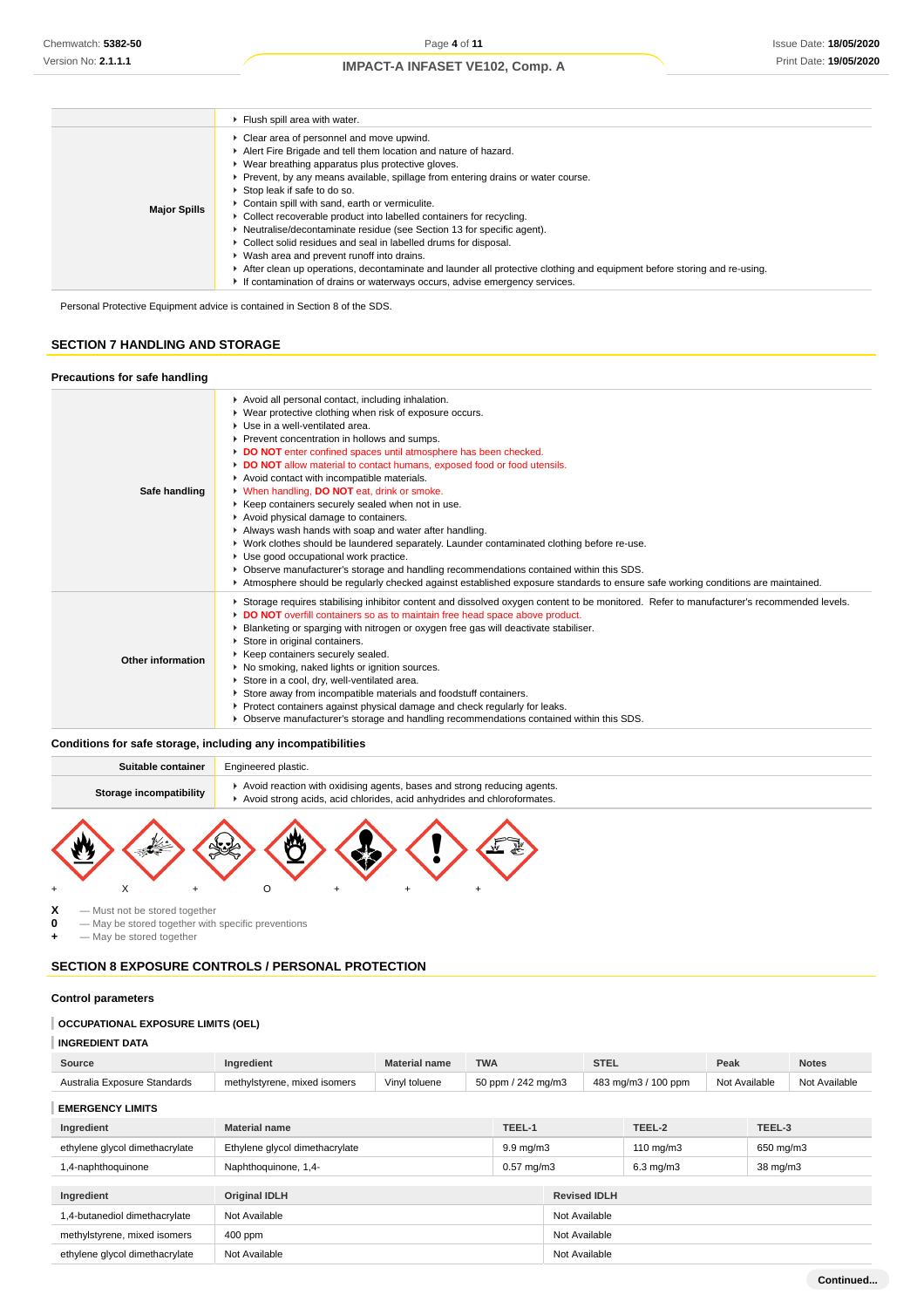| 2-hydroxypropyl methacrylate                     | Not Available                            | Not Available                           |  |  |
|--------------------------------------------------|------------------------------------------|-----------------------------------------|--|--|
| dipropoxy-p-toluidine                            | Not Available                            | Not Available                           |  |  |
| 2,2,4-trimethyl-1,3-pentanediol<br>diisobutyrate | Not Available                            | Not Available                           |  |  |
| 1,4-naphthoquinone                               | Not Available                            | Not Available                           |  |  |
| <b>OCCUPATIONAL EXPOSURE BANDING</b>             |                                          |                                         |  |  |
|                                                  |                                          |                                         |  |  |
| Ingredient                                       | <b>Occupational Exposure Band Rating</b> | <b>Occupational Exposure Band Limit</b> |  |  |
| 1,4-butanediol dimethacrylate                    | E                                        | $\leq 0.1$ ppm                          |  |  |
| ethylene glycol dimethacrylate                   | E                                        | $\leq 0.1$ ppm                          |  |  |
| 2-hydroxypropyl methacrylate                     | E                                        | $\leq 0.1$ ppm                          |  |  |

| 2-hydroxypropyl methacrylate                     |                                                                                                                                                                                                                                                                                                                                                                          | $\leq 0.1$ ppm                |
|--------------------------------------------------|--------------------------------------------------------------------------------------------------------------------------------------------------------------------------------------------------------------------------------------------------------------------------------------------------------------------------------------------------------------------------|-------------------------------|
| dipropoxy-p-toluidine                            |                                                                                                                                                                                                                                                                                                                                                                          | $\leq$ 0.01 mg/m <sup>3</sup> |
| 2,2,4-trimethyl-1,3-pentanediol<br>diisobutyrate |                                                                                                                                                                                                                                                                                                                                                                          | $\leq 0.1$ ppm                |
| 1,4-naphthoquinone                               |                                                                                                                                                                                                                                                                                                                                                                          | $\leq$ 0.01 mg/m <sup>3</sup> |
| Notes:                                           | Occupational exposure banding is a process of assigning chemicals into specific categories or bands based on a chemical's potency and the<br>adverse health outcomes associated with exposure. The output of this process is an occupational exposure band (OEB), which corresponds to a<br>range of exposure concentrations that are expected to protect worker health. |                               |

#### **Exposure controls**

|                              | Engineering controls are used to remove a hazard or place a barrier between the worker and the hazard. Well-designed engineering controls can<br>be highly effective in protecting workers and will typically be independent of worker interactions to provide this high level of protection.<br>The basic types of engineering controls are:<br>Process controls which involve changing the way a job activity or process is done to reduce the risk.<br>Enclosure and/or isolation of emission source which keeps a selected hazard "physically" away from the worker and ventilation that strategically<br>"adds" and "removes" air in the work environment. Ventilation can remove or dilute an air contaminant if designed properly. The design of a<br>ventilation system must match the particular process and chemical or contaminant in use.<br>Employers may need to use multiple types of controls to prevent employee overexposure.<br>Local exhaust ventilation usually required. If risk of overexposure exists, wear approved respirator. Correct fit is essential to obtain adequate<br>protection. Supplied-air type respirator may be required in special circumstances. Correct fit is essential to ensure adequate protection.<br>An approved self contained breathing apparatus (SCBA) may be required in some situations.<br>Provide adequate ventilation in warehouse or closed storage area. Air contaminants generated in the workplace possess varying "escape"<br>velocities which, in turn, determine the "capture velocities" of fresh circulating air required to effectively remove the contaminant.<br>Air Speed:<br>Type of Contaminant: |                                  |                                     |  |  |
|------------------------------|---------------------------------------------------------------------------------------------------------------------------------------------------------------------------------------------------------------------------------------------------------------------------------------------------------------------------------------------------------------------------------------------------------------------------------------------------------------------------------------------------------------------------------------------------------------------------------------------------------------------------------------------------------------------------------------------------------------------------------------------------------------------------------------------------------------------------------------------------------------------------------------------------------------------------------------------------------------------------------------------------------------------------------------------------------------------------------------------------------------------------------------------------------------------------------------------------------------------------------------------------------------------------------------------------------------------------------------------------------------------------------------------------------------------------------------------------------------------------------------------------------------------------------------------------------------------------------------------------------------------------------------------------------------------------|----------------------------------|-------------------------------------|--|--|
|                              | solvent, vapours, degreasing etc., evaporating from tank (in still air).                                                                                                                                                                                                                                                                                                                                                                                                                                                                                                                                                                                                                                                                                                                                                                                                                                                                                                                                                                                                                                                                                                                                                                                                                                                                                                                                                                                                                                                                                                                                                                                                  |                                  | $0.25 - 0.5$ m/s<br>(50-100 f/min.) |  |  |
| Appropriate engineering      | aerosols, fumes from pouring operations, intermittent container filling, low speed conveyer transfers, welding, spray<br>drift, plating acid fumes, pickling (released at low velocity into zone of active generation)                                                                                                                                                                                                                                                                                                                                                                                                                                                                                                                                                                                                                                                                                                                                                                                                                                                                                                                                                                                                                                                                                                                                                                                                                                                                                                                                                                                                                                                    |                                  | 0.5-1 m/s (100-200<br>f/min.)       |  |  |
| controls                     | direct spray, spray painting in shallow booths, drum filling, conveyer loading, crusher dusts, gas discharge (active<br>generation into zone of rapid air motion)                                                                                                                                                                                                                                                                                                                                                                                                                                                                                                                                                                                                                                                                                                                                                                                                                                                                                                                                                                                                                                                                                                                                                                                                                                                                                                                                                                                                                                                                                                         |                                  | 1-2.5 m/s (200-500<br>f/min.)       |  |  |
|                              | grinding, abrasive blasting, tumbling, high speed wheel generated dusts (released at high initial velocity into zone of<br>very high rapid air motion).                                                                                                                                                                                                                                                                                                                                                                                                                                                                                                                                                                                                                                                                                                                                                                                                                                                                                                                                                                                                                                                                                                                                                                                                                                                                                                                                                                                                                                                                                                                   |                                  | 2.5-10 m/s<br>(500-2000 f/min.)     |  |  |
|                              | Within each range the appropriate value depends on:                                                                                                                                                                                                                                                                                                                                                                                                                                                                                                                                                                                                                                                                                                                                                                                                                                                                                                                                                                                                                                                                                                                                                                                                                                                                                                                                                                                                                                                                                                                                                                                                                       |                                  |                                     |  |  |
|                              | Lower end of the range                                                                                                                                                                                                                                                                                                                                                                                                                                                                                                                                                                                                                                                                                                                                                                                                                                                                                                                                                                                                                                                                                                                                                                                                                                                                                                                                                                                                                                                                                                                                                                                                                                                    | Upper end of the range           |                                     |  |  |
|                              | 1: Room air currents minimal or favourable to capture                                                                                                                                                                                                                                                                                                                                                                                                                                                                                                                                                                                                                                                                                                                                                                                                                                                                                                                                                                                                                                                                                                                                                                                                                                                                                                                                                                                                                                                                                                                                                                                                                     | 1: Disturbing room air currents  |                                     |  |  |
|                              | 2: Contaminants of low toxicity or of nuisance value only.                                                                                                                                                                                                                                                                                                                                                                                                                                                                                                                                                                                                                                                                                                                                                                                                                                                                                                                                                                                                                                                                                                                                                                                                                                                                                                                                                                                                                                                                                                                                                                                                                | 2: Contaminants of high toxicity |                                     |  |  |
|                              | 3: Intermittent, low production.                                                                                                                                                                                                                                                                                                                                                                                                                                                                                                                                                                                                                                                                                                                                                                                                                                                                                                                                                                                                                                                                                                                                                                                                                                                                                                                                                                                                                                                                                                                                                                                                                                          | 3: High production, heavy use    |                                     |  |  |
|                              | 4: Large hood or large air mass in motion                                                                                                                                                                                                                                                                                                                                                                                                                                                                                                                                                                                                                                                                                                                                                                                                                                                                                                                                                                                                                                                                                                                                                                                                                                                                                                                                                                                                                                                                                                                                                                                                                                 | 4: Small hood-local control only |                                     |  |  |
|                              | Simple theory shows that air velocity falls rapidly with distance away from the opening of a simple extraction pipe. Velocity generally decreases<br>with the square of distance from the extraction point (in simple cases). Therefore the air speed at the extraction point should be adjusted,<br>accordingly, after reference to distance from the contaminating source. The air velocity at the extraction fan, for example, should be a minimum of<br>1-2 m/s (200-400 f/min) for extraction of solvents generated in a tank 2 meters distant from the extraction point. Other mechanical considerations,<br>producing performance deficits within the extraction apparatus, make it essential that theoretical air velocities are multiplied by factors of 10 or<br>more when extraction systems are installed or used.                                                                                                                                                                                                                                                                                                                                                                                                                                                                                                                                                                                                                                                                                                                                                                                                                                            |                                  |                                     |  |  |
| <b>Personal protection</b>   |                                                                                                                                                                                                                                                                                                                                                                                                                                                                                                                                                                                                                                                                                                                                                                                                                                                                                                                                                                                                                                                                                                                                                                                                                                                                                                                                                                                                                                                                                                                                                                                                                                                                           |                                  |                                     |  |  |
| Eye and face protection      | Safety glasses with side shields.<br>Chemical goggles.<br>► Contact lenses may pose a special hazard; soft contact lenses may absorb and concentrate irritants. A written policy document, describing<br>the wearing of lenses or restrictions on use, should be created for each workplace or task. This should include a review of lens absorption<br>and adsorption for the class of chemicals in use and an account of injury experience. Medical and first-aid personnel should be trained in<br>their removal and suitable equipment should be readily available. In the event of chemical exposure, begin eye irrigation immediately and<br>remove contact lens as soon as practicable. Lens should be removed at the first signs of eye redness or irritation - lens should be removed in<br>a clean environment only after workers have washed hands thoroughly. [CDC NIOSH Current Intelligence Bulletin 59], [AS/NZS 1336 or<br>national equivalent]                                                                                                                                                                                                                                                                                                                                                                                                                                                                                                                                                                                                                                                                                                           |                                  |                                     |  |  |
| <b>Skin protection</b>       | See Hand protection below                                                                                                                                                                                                                                                                                                                                                                                                                                                                                                                                                                                                                                                                                                                                                                                                                                                                                                                                                                                                                                                                                                                                                                                                                                                                                                                                                                                                                                                                                                                                                                                                                                                 |                                  |                                     |  |  |
| <b>Hands/feet protection</b> | Nitrile rubber is suitable.<br><b>NOTE:</b>                                                                                                                                                                                                                                                                                                                                                                                                                                                                                                                                                                                                                                                                                                                                                                                                                                                                                                                                                                                                                                                                                                                                                                                                                                                                                                                                                                                                                                                                                                                                                                                                                               |                                  |                                     |  |  |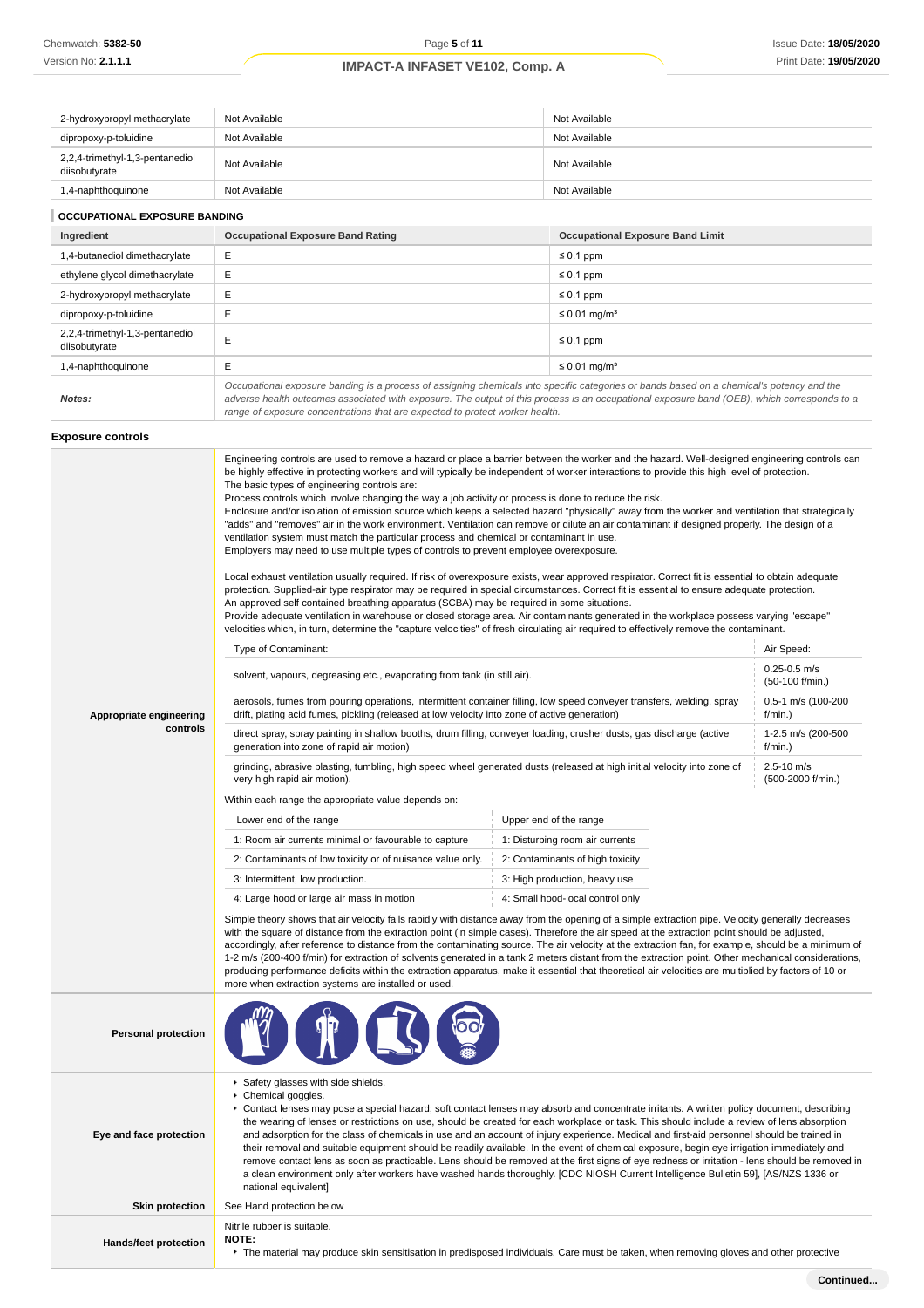|                        | equipment, to avoid all possible skin contact.<br>▶ Contaminated leather items, such as shoes, belts and watch-bands should be removed and destroyed. |
|------------------------|-------------------------------------------------------------------------------------------------------------------------------------------------------|
| <b>Body protection</b> | See Other protection below                                                                                                                            |
| Other protection       | • Overalls.<br>P.V.C. apron.<br>▶ Barrier cream.<br>Skin cleansing cream.<br>▶ Eye wash unit.                                                         |

#### **Respiratory protection**

Type AK-P Filter of sufficient capacity. (AS/NZS 1716 & 1715, EN 143:2000 & 149:2001, ANSI Z88 or national equivalent)

Where the concentration of gas/particulates in the breathing zone, approaches or exceeds the "Exposure Standard" (or ES), respiratory protection is required. Degree of protection varies with both face-piece and Class of filter; the nature of protection varies with Type of filter.

| <b>Required Minimum Protection Factor</b> | <b>Half-Face Respirator</b> | <b>Full-Face Respirator</b> | <b>Powered Air Respirator</b> |
|-------------------------------------------|-----------------------------|-----------------------------|-------------------------------|
| up to $5 \times ES$                       | AK-AUS / Class 1 P2         |                             | AK-PAPR-AUS / Class 1 P2      |
| up to $25 \times ES$                      | Air-line*                   | AK-2 P2                     | AK-PAPR-2 P2                  |
| up to $50 \times ES$                      |                             | AK-3 P2                     |                               |
| $50+ x ES$                                |                             | Air-line**                  |                               |

^ - Full-face

A(All classes) = Organic vapours, B AUS or B1 = Acid gasses, B2 = Acid gas or hydrogen cyanide(HCN), B3 = Acid gas or hydrogen cyanide(HCN), E = Sulfur dioxide(SO2), G = Agricultural chemicals, K = Ammonia(NH3), Hg = Mercury, NO = Oxides of nitrogen, MB = Methyl bromide, AX = Low boiling point organic compounds(below 65 degC)

▶ The wearer must be warned to leave the contaminated area immediately on detecting any odours through the respirator. The odour may indicate that the mask is not functioning properly, that the vapour concentration is too high, or that the mask is not properly fitted. Because of these limitations, only restricted use of cartridge respirators is considered appropriate.

Cartridge performance is affected by humidity. Cartridges should be changed after 2 hr of continuous use unless it is determined that the humidity is less than 75%, in which case, cartridges can be used for 4 hr. Used cartridges should be discarded daily, regardless of the length of time used

### **SECTION 9 PHYSICAL AND CHEMICAL PROPERTIES**

### **Information on basic physical and chemical properties**

**Appearance** Light beige free-flowing paste; does not mix with water.

| <b>Physical state</b>                           | Free-flowing Paste | Relative density (Water = $1$ )            | 1.72           |
|-------------------------------------------------|--------------------|--------------------------------------------|----------------|
| Odour                                           | Not Available      | Partition coefficient n-octanol<br>/ water | Not Available  |
| <b>Odour threshold</b>                          | Not Available      | Auto-ignition temperature (°C)             | Not Available  |
| pH (as supplied)                                | Not Available      | <b>Decomposition temperature</b>           | Not Available  |
| Melting point / freezing point<br>(°C)          | Not Available      | Viscosity (cSt)                            | Not Available  |
| Initial boiling point and boiling<br>range (°C) | Not Available      | Molecular weight (g/mol)                   | Not Applicable |
| Flash point (°C)                                | Not Applicable     | <b>Taste</b>                               | Not Available  |
| <b>Evaporation rate</b>                         | Not Available      | <b>Explosive properties</b>                | Not Available  |
| Flammability                                    | Not Applicable     | <b>Oxidising properties</b>                | Not Available  |
| Upper Explosive Limit (%)                       | Not Available      | Surface Tension (dyn/cm or<br>mN/m         | Not Available  |
| Lower Explosive Limit (%)                       | Not Available      | <b>Volatile Component (%vol)</b>           | Not Applicable |
| Vapour pressure (kPa)                           | Not Available      | Gas group                                  | Not Available  |
| Solubility in water                             | Immiscible         | pH as a solution (1%)                      | Not Available  |
| Vapour density (Air = 1)                        | Not Available      | VOC g/L                                    | Not Applicable |

### **SECTION 10 STABILITY AND REACTIVITY**

| Reactivity                            | See section 7                                                                                                                        |
|---------------------------------------|--------------------------------------------------------------------------------------------------------------------------------------|
| <b>Chemical stability</b>             | • Unstable in the presence of incompatible materials.<br>▶ Product is considered stable.<br>Hazardous polymerisation will not occur. |
| Possibility of hazardous<br>reactions | See section 7                                                                                                                        |
| <b>Conditions to avoid</b>            | See section 7                                                                                                                        |
| Incompatible materials                | See section 7                                                                                                                        |
| Hazardous decomposition<br>products   | See section 5                                                                                                                        |

### **SECTION 11 TOXICOLOGICAL INFORMATION**

Cartridge respirators should never be used for emergency ingress or in areas of unknown vapour concentrations or oxygen content.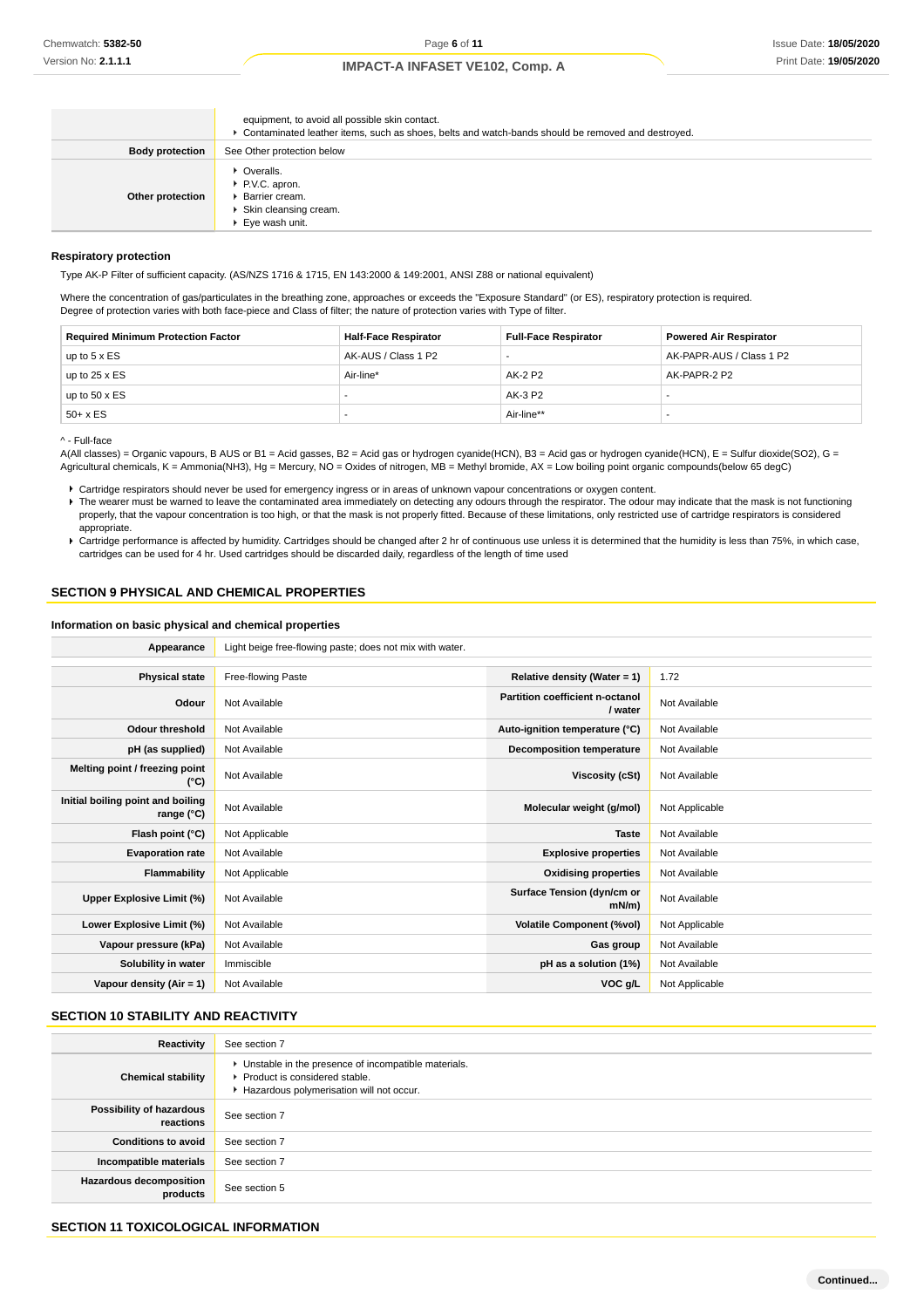| Inhaled                                                     | Inhalation of vapours may cause drowsiness and dizziness. This may be accompanied by sleepiness, reduced alertness, loss of reflexes, lack of<br>co-ordination, and vertigo.<br>There is some evidence to suggest that the material can cause respiratory irritation in some persons. The body's response to such irritation can<br>cause further lung damage.<br>Inhalation of vapours or aerosols (mists, fumes), generated by the material during the course of normal handling, may be harmful. |                                                                                                                                                                                                                                                                                                                                                                                                                                            |  |  |
|-------------------------------------------------------------|-----------------------------------------------------------------------------------------------------------------------------------------------------------------------------------------------------------------------------------------------------------------------------------------------------------------------------------------------------------------------------------------------------------------------------------------------------------------------------------------------------|--------------------------------------------------------------------------------------------------------------------------------------------------------------------------------------------------------------------------------------------------------------------------------------------------------------------------------------------------------------------------------------------------------------------------------------------|--|--|
| Ingestion                                                   | Accidental ingestion of the material may be damaging to the health of the individual.                                                                                                                                                                                                                                                                                                                                                                                                               |                                                                                                                                                                                                                                                                                                                                                                                                                                            |  |  |
| <b>Skin Contact</b>                                         | This material can cause inflammation of the skin on contact in some persons.<br>Open cuts, abraded or irritated skin should not be exposed to this material<br>Entry into the blood-stream, through, for example, cuts, abrasions or lesions, may produce systemic injury with harmful effects. Examine the skin<br>prior to the use of the material and ensure that any external damage is suitably protected.                                                                                     |                                                                                                                                                                                                                                                                                                                                                                                                                                            |  |  |
| Eye                                                         | This material can cause eye irritation and damage in some persons.                                                                                                                                                                                                                                                                                                                                                                                                                                  |                                                                                                                                                                                                                                                                                                                                                                                                                                            |  |  |
| <b>Chronic</b>                                              | Skin contact with the material is more likely to cause a sensitisation reaction in some persons compared to the general population.<br>Substance accumulation, in the human body, may occur and may cause some concern following repeated or long-term occupational exposure.<br>Sensitisation may give severe responses to very low levels of exposure, i.e. hypersensitivity.                                                                                                                     |                                                                                                                                                                                                                                                                                                                                                                                                                                            |  |  |
|                                                             | <b>TOXICITY</b><br><b>IRRITATION</b>                                                                                                                                                                                                                                                                                                                                                                                                                                                                |                                                                                                                                                                                                                                                                                                                                                                                                                                            |  |  |
| <b>IMPACT-A INFASET VE102,</b><br>Comp. A                   | Not Available                                                                                                                                                                                                                                                                                                                                                                                                                                                                                       | Not Available                                                                                                                                                                                                                                                                                                                                                                                                                              |  |  |
|                                                             | <b>TOXICITY</b>                                                                                                                                                                                                                                                                                                                                                                                                                                                                                     | <b>IRRITATION</b>                                                                                                                                                                                                                                                                                                                                                                                                                          |  |  |
| 1,4-butanediol dimethacrylate                               | Not Available                                                                                                                                                                                                                                                                                                                                                                                                                                                                                       | Eye: no adverse effect observed (not irritating)[1]                                                                                                                                                                                                                                                                                                                                                                                        |  |  |
|                                                             |                                                                                                                                                                                                                                                                                                                                                                                                                                                                                                     | Skin: no adverse effect observed (not irritating)[1]                                                                                                                                                                                                                                                                                                                                                                                       |  |  |
|                                                             |                                                                                                                                                                                                                                                                                                                                                                                                                                                                                                     |                                                                                                                                                                                                                                                                                                                                                                                                                                            |  |  |
|                                                             | <b>TOXICITY</b>                                                                                                                                                                                                                                                                                                                                                                                                                                                                                     | <b>IRRITATION</b>                                                                                                                                                                                                                                                                                                                                                                                                                          |  |  |
| methylstyrene, mixed isomers                                | Inhalation (mouse) LC50: 3.02 mg/l/4h[2]                                                                                                                                                                                                                                                                                                                                                                                                                                                            | Eye (rabbit): 90 mg - mild                                                                                                                                                                                                                                                                                                                                                                                                                 |  |  |
|                                                             | Oral (rat) LD50: 2255 mg/kg <sup>[2]</sup>                                                                                                                                                                                                                                                                                                                                                                                                                                                          | Skin (rabbit): 100% moderate                                                                                                                                                                                                                                                                                                                                                                                                               |  |  |
|                                                             | <b>TOXICITY</b>                                                                                                                                                                                                                                                                                                                                                                                                                                                                                     | <b>IRRITATION</b>                                                                                                                                                                                                                                                                                                                                                                                                                          |  |  |
| ethylene glycol dimethacrylate                              | dermal (rat) LD50: >2000 mg/kg <sup>[1]</sup>                                                                                                                                                                                                                                                                                                                                                                                                                                                       | Eye: no adverse effect observed (not irritating)[1]                                                                                                                                                                                                                                                                                                                                                                                        |  |  |
|                                                             | Oral (rat) LD50: 3300 mg/kg <sup>[2]</sup>                                                                                                                                                                                                                                                                                                                                                                                                                                                          | Skin: no adverse effect observed (not irritating)[1]                                                                                                                                                                                                                                                                                                                                                                                       |  |  |
|                                                             | <b>TOXICITY</b>                                                                                                                                                                                                                                                                                                                                                                                                                                                                                     | <b>IRRITATION</b>                                                                                                                                                                                                                                                                                                                                                                                                                          |  |  |
| 2-hydroxypropyl methacrylate                                | Oral (rat) LD50: 11,200 mg/kg <sup>[2]</sup>                                                                                                                                                                                                                                                                                                                                                                                                                                                        | Eye: adverse effect observed (irritating)[1]                                                                                                                                                                                                                                                                                                                                                                                               |  |  |
|                                                             |                                                                                                                                                                                                                                                                                                                                                                                                                                                                                                     | Skin: no adverse effect observed (not irritating)[1]                                                                                                                                                                                                                                                                                                                                                                                       |  |  |
|                                                             |                                                                                                                                                                                                                                                                                                                                                                                                                                                                                                     |                                                                                                                                                                                                                                                                                                                                                                                                                                            |  |  |
|                                                             | <b>TOXICITY</b>                                                                                                                                                                                                                                                                                                                                                                                                                                                                                     | <b>IRRITATION</b><br>Eye (rabbit): $slight^*$ * = BAYER                                                                                                                                                                                                                                                                                                                                                                                    |  |  |
| dipropoxy-p-toluidine                                       | dermal (rat) LD50: >2000 mg/kg <sup>[1]</sup>                                                                                                                                                                                                                                                                                                                                                                                                                                                       |                                                                                                                                                                                                                                                                                                                                                                                                                                            |  |  |
|                                                             | Oral (rat) LD50: >25-200 mg/kg[1]                                                                                                                                                                                                                                                                                                                                                                                                                                                                   | Skin (rabbit): 4h - Non irrit.*                                                                                                                                                                                                                                                                                                                                                                                                            |  |  |
|                                                             | <b>TOXICITY</b>                                                                                                                                                                                                                                                                                                                                                                                                                                                                                     | <b>IRRITATION</b>                                                                                                                                                                                                                                                                                                                                                                                                                          |  |  |
|                                                             | Dermal (rabbit) LD50: >2000 mg/kg[1]                                                                                                                                                                                                                                                                                                                                                                                                                                                                | Eye (rabbit): very slight**                                                                                                                                                                                                                                                                                                                                                                                                                |  |  |
| 2,2,4-trimethyl-1,3-pentanediol<br>diisobutyrate            | Inhalation (rat) LC50: >7.95 mg/l/6h***[2]                                                                                                                                                                                                                                                                                                                                                                                                                                                          | Eye: no adverse effect observed (not irritating)[1]                                                                                                                                                                                                                                                                                                                                                                                        |  |  |
|                                                             | Oral (rat) LD50: >2000 mg/kg[1]                                                                                                                                                                                                                                                                                                                                                                                                                                                                     | Skin (guinea pig): 5000mg/kg-mild                                                                                                                                                                                                                                                                                                                                                                                                          |  |  |
|                                                             |                                                                                                                                                                                                                                                                                                                                                                                                                                                                                                     | Skin: no adverse effect observed (not irritating)[1]                                                                                                                                                                                                                                                                                                                                                                                       |  |  |
|                                                             | <b>TOXICITY</b>                                                                                                                                                                                                                                                                                                                                                                                                                                                                                     | <b>IRRITATION</b>                                                                                                                                                                                                                                                                                                                                                                                                                          |  |  |
| 1,4-naphthoquinone                                          | dermal (rat) LD50: 202 mg/kg <sup>[2]</sup>                                                                                                                                                                                                                                                                                                                                                                                                                                                         | Skin: adverse effect observed (corrosive)[1]                                                                                                                                                                                                                                                                                                                                                                                               |  |  |
|                                                             | Oral (rat) LD50: 190 mg/kg <sup>[2]</sup>                                                                                                                                                                                                                                                                                                                                                                                                                                                           | Skin: adverse effect observed (irritating)[1]                                                                                                                                                                                                                                                                                                                                                                                              |  |  |
| Legend:                                                     | specified data extracted from RTECS - Register of Toxic Effect of chemical Substances                                                                                                                                                                                                                                                                                                                                                                                                               | 1. Value obtained from Europe ECHA Registered Substances - Acute toxicity 2.* Value obtained from manufacturer's SDS. Unless otherwise                                                                                                                                                                                                                                                                                                     |  |  |
|                                                             |                                                                                                                                                                                                                                                                                                                                                                                                                                                                                                     |                                                                                                                                                                                                                                                                                                                                                                                                                                            |  |  |
| <b>METHYLSTYRENE, MIXED</b><br><b>ISOMERS</b>               | conjunctivitis.<br>Olfaction and eye effects recorded                                                                                                                                                                                                                                                                                                                                                                                                                                               | The material may be irritating to the eye, with prolonged contact causing inflammation. Repeated or prolonged exposure to irritants may produce                                                                                                                                                                                                                                                                                            |  |  |
| 2-HYDROXYPROPYL<br><b>METHACRYLATE</b>                      | humans (severe). for CAS 27813-02-1 1-hydroxypropyl methacrylate                                                                                                                                                                                                                                                                                                                                                                                                                                    | for CAS 963-26-2 2-hydroxypropyl methacrylate NOTE: Allergic contact dermatitis is reported following exposure of guinea pigs (mild) and                                                                                                                                                                                                                                                                                                   |  |  |
| 2,2,4-TRIMETHYL-<br>1,3-PENTANEDIOL<br><b>DIISOBUTYRATE</b> | For 2,2,4-trimethyl-1,3-pentanediol diisobutyrate (TXIB)<br>affect the adult.<br>Negative (+/- activation) *,**,*** Various suppliers MSDS                                                                                                                                                                                                                                                                                                                                                          | Laboratory testing showed that TXIB does not cause genetic toxicity. It may damage the kidneys of developing animals but only at levels that also<br>NOAEL oral (rat), 103 days = 1% in diet *** NOEL oral (dog), 90 days = 1% in diet *** Mutagenicity/Genotoxicity Data: *** Chromosomal<br>aberration assay: Negative (+/- activation) CHO/HGPRT assay: Negative (+/- activation) Salmonella-E.coli reverse mutation assay (Ames test): |  |  |
| 1,4-NAPHTHOQUINONE                                          | Somnolence, dyspnae, tumors, maternal effects recorded. Equivocal tumorigen by RTECS criteria. Active as anti-cancer agent.<br>Biologically active naphthoquinones readily passes through the cellular membranes. This as well as its capacity to produce free oxygen radicals,<br>account for its level of toxicity. Unsubstituted naphthoquinones may not show sudden gene damage unlike the substituted counterparts.                                                                            |                                                                                                                                                                                                                                                                                                                                                                                                                                            |  |  |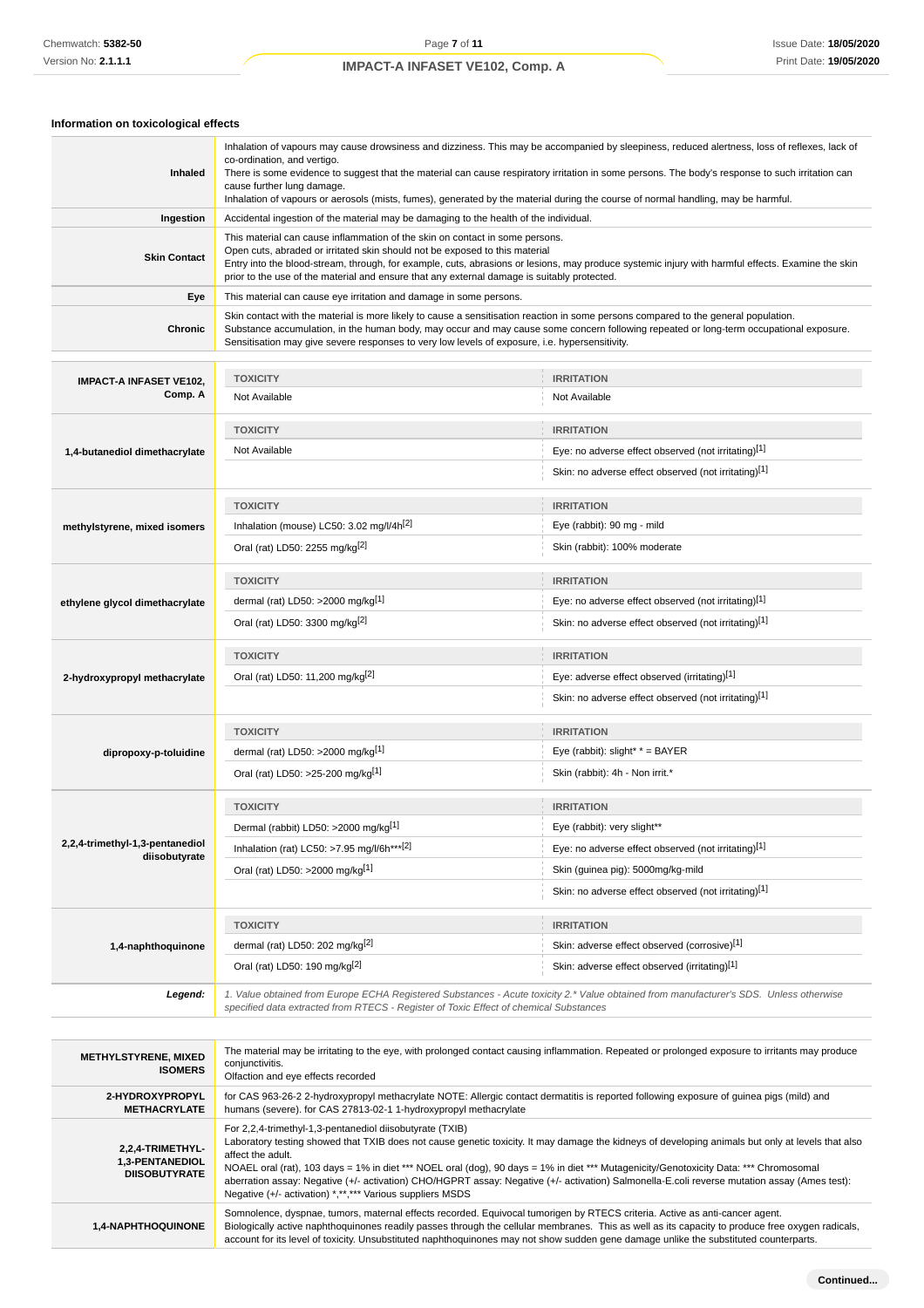| 1,4-BUTANEDIOL<br><b>DIMETHACRYLATE &amp;</b><br><b>ETHYLENE GLYCOL</b><br><b>DIMETHACRYLATE &amp;</b><br>2-HYDROXYPROPYL<br><b>METHACRYLATE &amp;</b><br>1,4-NAPHTHOQUINONE | The following information refers to contact allergens as a group and may not be specific to this product.<br>Contact allergies quickly manifest themselves as contact eczema, more rarely as urticaria or Quincke's oedema. The pathogenesis of contact<br>eczema involves a cell-mediated (T lymphocytes) immune reaction of the delayed type. Other allergic skin reactions, e.g. contact urticaria,<br>involve antibody-mediated immune reactions. The significance of the contact allergen is not simply determined by its sensitisation potential: the<br>distribution of the substance and the opportunities for contact with it are equally important. A weakly sensitising substance which is widely<br>distributed can be a more important allergen than one with stronger sensitising potential with which few individuals come into contact. From a<br>clinical point of view, substances are noteworthy if they produce an allergic test reaction in more than 1% of the persons tested.<br>Asthma-like symptoms may continue for months or even years after exposure to the material ends. This may be due to a non-allergic condition<br>known as reactive airways dysfunction syndrome (RADS) which can occur after exposure to high levels of highly irritating compound. Main<br>criteria for diagnosing RADS include the absence of previous airways disease in a non-atopic individual, with sudden onset of persistent<br>asthma-like symptoms within minutes to hours of a documented exposure to the irritant. Other criteria for diagnosis of RADS include a reversible<br>airflow pattern on lung function tests, moderate to severe bronchial hyperreactivity on methacholine challenge testing, and the lack of minimal<br>lymphocytic inflammation, without eosinophilia. RADS (or asthma) following an irritating inhalation is an infrequent disorder with rates related to<br>the concentration of and duration of exposure to the irritating substance. On the other hand, industrial bronchitis is a disorder that occurs as a<br>result of exposure due to high concentrations of irritating substance (often particles) and is completely reversible after exposure ceases. The<br>disorder is characterized by difficulty breathing, cough and mucus production. |                                 |   |  |
|------------------------------------------------------------------------------------------------------------------------------------------------------------------------------|-----------------------------------------------------------------------------------------------------------------------------------------------------------------------------------------------------------------------------------------------------------------------------------------------------------------------------------------------------------------------------------------------------------------------------------------------------------------------------------------------------------------------------------------------------------------------------------------------------------------------------------------------------------------------------------------------------------------------------------------------------------------------------------------------------------------------------------------------------------------------------------------------------------------------------------------------------------------------------------------------------------------------------------------------------------------------------------------------------------------------------------------------------------------------------------------------------------------------------------------------------------------------------------------------------------------------------------------------------------------------------------------------------------------------------------------------------------------------------------------------------------------------------------------------------------------------------------------------------------------------------------------------------------------------------------------------------------------------------------------------------------------------------------------------------------------------------------------------------------------------------------------------------------------------------------------------------------------------------------------------------------------------------------------------------------------------------------------------------------------------------------------------------------------------------------------------------------------------------------------------------------------------------------------------------|---------------------------------|---|--|
| 1,4-BUTANEDIOL<br><b>DIMETHACRYLATE &amp;</b><br><b>ETHYLENE GLYCOL</b><br><b>DIMETHACRYLATE</b>                                                                             | UV (ultraviolet) / EB (electron beam) acrylates are generally of low toxicity. UV/EB acrylates are divided into two groups the "stenomeric" and<br>eurymeric" acrylates. Stenomeric acrylates are usually more hazardous than the eurymeric substances."                                                                                                                                                                                                                                                                                                                                                                                                                                                                                                                                                                                                                                                                                                                                                                                                                                                                                                                                                                                                                                                                                                                                                                                                                                                                                                                                                                                                                                                                                                                                                                                                                                                                                                                                                                                                                                                                                                                                                                                                                                            |                                 |   |  |
| 1,4-BUTANEDIOL<br><b>DIMETHACRYLATE &amp;</b><br><b>ETHYLENE GLYCOL</b><br><b>DIMETHACRYLATE &amp;</b><br>2-HYDROXYPROPYL<br><b>METHACRYLATE</b>                             | Where no "official" classification for acrylates and methacrylates exists, there have been cautious attempts to create classifications in the<br>absence of contrary evidence. For example<br>Monalkyl or monoarylesters of acrylic acids should be classified as R36/37/38 and R51/53<br>Monoalkyl or monoaryl esters of methacrylic acid should be classified as R36/37/38<br>Based on the available oncogenicity data and without a better understanding of the carcinogenic mechanism the Health and Environmental<br>Review Division (HERD), Office of Toxic Substances (OTS), of the US EPA previously concluded that all chemicals that contain the acrylate or<br>methacrylate moiety (CH2=CHCOO or CH2=C(CH3)COO) should be considered to be a carcinogenic hazard unless shown otherwise by<br>adequate testing.<br>This position has now been revised and acrylates and methacrylates are no longer de facto carcinogens.                                                                                                                                                                                                                                                                                                                                                                                                                                                                                                                                                                                                                                                                                                                                                                                                                                                                                                                                                                                                                                                                                                                                                                                                                                                                                                                                                                |                                 |   |  |
| 1,4-BUTANEDIOL<br><b>DIMETHACRYLATE &amp;</b><br><b>METHYLSTYRENE, MIXED</b><br><b>ISOMERS</b>                                                                               | No significant acute toxicological data identified in literature search.                                                                                                                                                                                                                                                                                                                                                                                                                                                                                                                                                                                                                                                                                                                                                                                                                                                                                                                                                                                                                                                                                                                                                                                                                                                                                                                                                                                                                                                                                                                                                                                                                                                                                                                                                                                                                                                                                                                                                                                                                                                                                                                                                                                                                            |                                 |   |  |
| <b>METHYLSTYRENE, MIXED</b><br>ISOMERS & 2,2,4-TRIMETHYL-<br>1,3-PENTANEDIOL<br><b>DIISOBUTYRATE</b>                                                                         | The material may cause skin irritation after prolonged or repeated exposure and may produce on contact skin redness, swelling, the production of<br>vesicles, scaling and thickening of the skin.                                                                                                                                                                                                                                                                                                                                                                                                                                                                                                                                                                                                                                                                                                                                                                                                                                                                                                                                                                                                                                                                                                                                                                                                                                                                                                                                                                                                                                                                                                                                                                                                                                                                                                                                                                                                                                                                                                                                                                                                                                                                                                   |                                 |   |  |
| <b>Acute Toxicity</b>                                                                                                                                                        | ✔                                                                                                                                                                                                                                                                                                                                                                                                                                                                                                                                                                                                                                                                                                                                                                                                                                                                                                                                                                                                                                                                                                                                                                                                                                                                                                                                                                                                                                                                                                                                                                                                                                                                                                                                                                                                                                                                                                                                                                                                                                                                                                                                                                                                                                                                                                   | Carcinogenicity                 | × |  |
| <b>Skin Irritation/Corrosion</b>                                                                                                                                             | ✔                                                                                                                                                                                                                                                                                                                                                                                                                                                                                                                                                                                                                                                                                                                                                                                                                                                                                                                                                                                                                                                                                                                                                                                                                                                                                                                                                                                                                                                                                                                                                                                                                                                                                                                                                                                                                                                                                                                                                                                                                                                                                                                                                                                                                                                                                                   | Reproductivity                  | × |  |
| <b>Serious Eye Damage/Irritation</b>                                                                                                                                         | ✔                                                                                                                                                                                                                                                                                                                                                                                                                                                                                                                                                                                                                                                                                                                                                                                                                                                                                                                                                                                                                                                                                                                                                                                                                                                                                                                                                                                                                                                                                                                                                                                                                                                                                                                                                                                                                                                                                                                                                                                                                                                                                                                                                                                                                                                                                                   | <b>STOT - Single Exposure</b>   | × |  |
| <b>Respiratory or Skin</b><br>sensitisation                                                                                                                                  | ✔                                                                                                                                                                                                                                                                                                                                                                                                                                                                                                                                                                                                                                                                                                                                                                                                                                                                                                                                                                                                                                                                                                                                                                                                                                                                                                                                                                                                                                                                                                                                                                                                                                                                                                                                                                                                                                                                                                                                                                                                                                                                                                                                                                                                                                                                                                   | <b>STOT - Repeated Exposure</b> | × |  |
| <b>Mutagenicity</b>                                                                                                                                                          | ×                                                                                                                                                                                                                                                                                                                                                                                                                                                                                                                                                                                                                                                                                                                                                                                                                                                                                                                                                                                                                                                                                                                                                                                                                                                                                                                                                                                                                                                                                                                                                                                                                                                                                                                                                                                                                                                                                                                                                                                                                                                                                                                                                                                                                                                                                                   | <b>Aspiration Hazard</b>        | × |  |

**Legend:**  $\mathbf{X}$  – Data either not available or does not fill the criteria for classification – Data available to make classification

### **SECTION 12 ECOLOGICAL INFORMATION**

| <b>Toxicity</b>                           |                  |                           |                               |                  |                  |
|-------------------------------------------|------------------|---------------------------|-------------------------------|------------------|------------------|
| <b>IMPACT-A INFASET VE102.</b><br>Comp. A | <b>ENDPOINT</b>  | <b>TEST DURATION (HR)</b> | <b>SPECIES</b>                | <b>VALUE</b>     | <b>SOURCE</b>    |
|                                           | Not<br>Available | Not Available             | Not Available                 | Not<br>Available | Not<br>Available |
|                                           | <b>ENDPOINT</b>  | <b>TEST DURATION (HR)</b> | <b>SPECIES</b>                | VALUE            | <b>SOURCE</b>    |
|                                           | <b>LC50</b>      | 96                        | Fish                          | 4.225mg/L        | 3                |
| 1,4-butanediol dimethacrylate             | <b>EC50</b>      | 72                        | Algae or other aquatic plants | 4.97mg/L         | $\overline{c}$   |
|                                           | <b>NOEC</b>      | 72                        | Algae or other aquatic plants | 2.11 mg/L        | $\overline{2}$   |
|                                           | <b>ENDPOINT</b>  | <b>TEST DURATION (HR)</b> | <b>SPECIES</b>                | VALUE            | <b>SOURCE</b>    |
|                                           | <b>LC50</b>      | 96                        | Fish                          | $5.2$ mg/L       | $\overline{2}$   |
|                                           | <b>EC50</b>      | 48                        | Crustacea                     | $1.3$ mg/L       | $\overline{c}$   |
| methylstyrene, mixed isomers              | <b>EC50</b>      | 72                        | Algae or other aquatic plants | 0.319mg/L        | $\overline{2}$   |
|                                           | EC10             | 72                        | Algae or other aquatic plants | $0.25$ mg/L      | 2                |
|                                           | <b>NOEC</b>      | 504                       | Crustacea                     | $0.07$ mg/L      | $\overline{2}$   |
|                                           | <b>ENDPOINT</b>  | <b>TEST DURATION (HR)</b> | <b>SPECIES</b>                | <b>VALUE</b>     | <b>SOURCE</b>    |
|                                           | <b>LC50</b>      | 96                        | Fish                          | 15.95mg/L        | $\overline{c}$   |
| ethylene glycol dimethacrylate            | <b>EC50</b>      | 48                        | Crustacea                     | 44.9mg/L         | $\overline{2}$   |
|                                           | <b>EC50</b>      | 96                        | Algae or other aquatic plants | 10.1mg/L         | 2                |
|                                           | <b>NOEC</b>      | 96                        | Algae or other aquatic plants | 0.804mg/L        | $\overline{2}$   |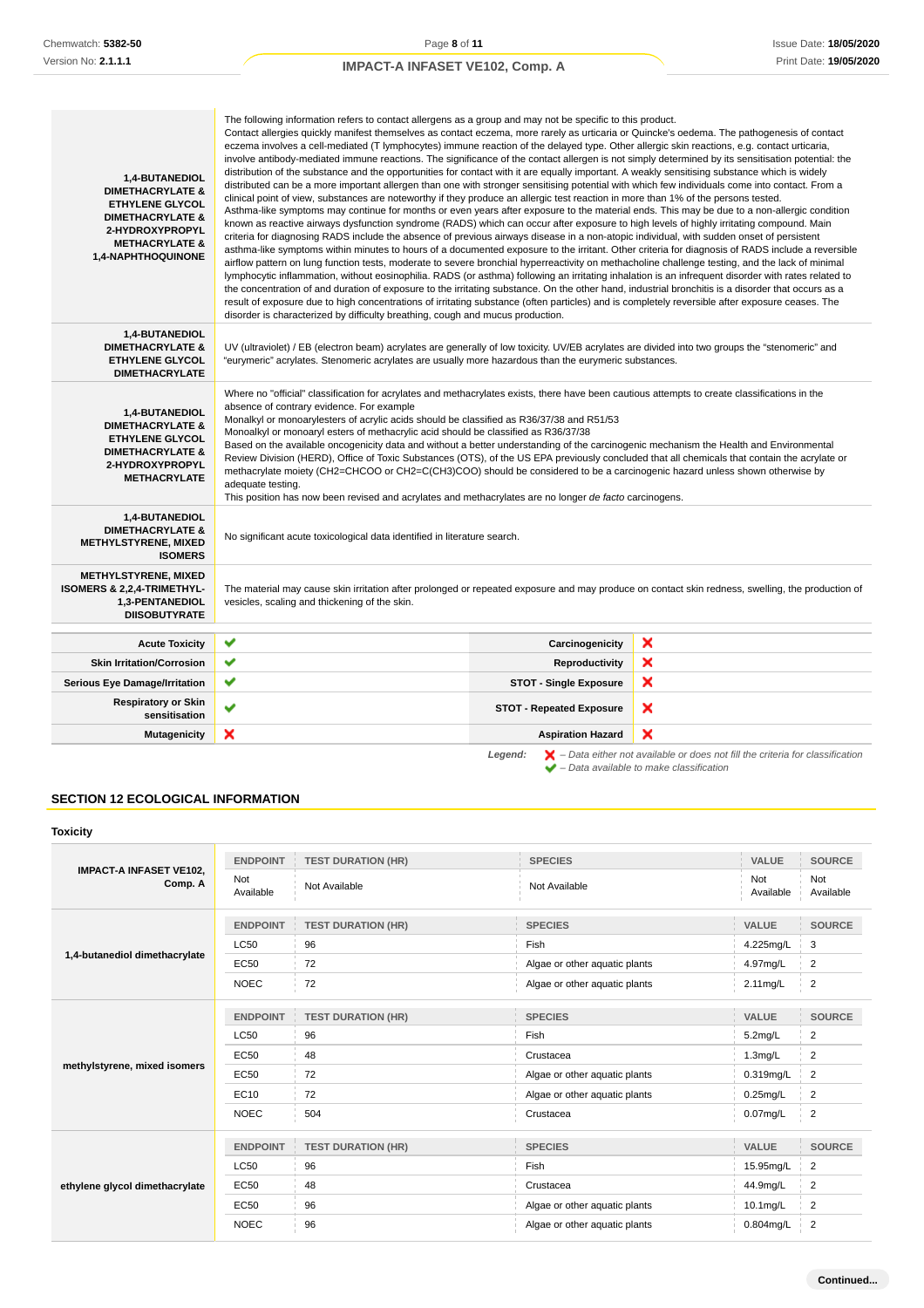|                                                  | <b>ENDPOINT</b>                                                                                                                               | <b>TEST DURATION (HR)</b> | <b>SPECIES</b>                | VALUE               | <b>SOURCE</b>           |
|--------------------------------------------------|-----------------------------------------------------------------------------------------------------------------------------------------------|---------------------------|-------------------------------|---------------------|-------------------------|
| 2-hydroxypropyl methacrylate                     | <b>LC50</b>                                                                                                                                   | 96                        | Fish                          | 157.065mg/L         | 3                       |
|                                                  | EC50                                                                                                                                          | 48                        | Crustacea                     | $>143$ mg/L         | $\overline{2}$          |
|                                                  | EC50                                                                                                                                          | 72                        | Algae or other aquatic plants | >1-260mg/L          | 2                       |
|                                                  | <b>NOEC</b>                                                                                                                                   | 504                       | Crustacea                     | 45.2mg/L            | $\overline{2}$          |
|                                                  | <b>ENDPOINT</b>                                                                                                                               | <b>TEST DURATION (HR)</b> | <b>SPECIES</b>                | <b>VALUE</b>        | <b>SOURCE</b>           |
|                                                  | <b>LC50</b>                                                                                                                                   | 96                        | Fish                          | 17mg/L              | $\overline{\mathbf{c}}$ |
| dipropoxy-p-toluidine                            | EC50                                                                                                                                          | 48                        | Crustacea                     | 28.8mg/L            | 2                       |
|                                                  | EC50                                                                                                                                          | 96                        | Algae or other aquatic plants | 106.699mg/L         | 3                       |
|                                                  | <b>NOEC</b>                                                                                                                                   | 72                        | Algae or other aquatic plants | 57.8mg/L            | $\overline{2}$          |
|                                                  | <b>ENDPOINT</b>                                                                                                                               | <b>TEST DURATION (HR)</b> | <b>SPECIES</b>                | <b>VALUE</b>        | <b>SOURCE</b>           |
|                                                  | <b>LC50</b>                                                                                                                                   | 96                        | Fish                          | 1.203mg/L           | 3                       |
| 2,2,4-trimethyl-1,3-pentanediol<br>diisobutyrate | <b>EC50</b>                                                                                                                                   | 48                        | Crustacea                     | $>1.46$ mg/L        | $\overline{2}$          |
|                                                  | <b>EC50</b>                                                                                                                                   | 96                        | Algae or other aquatic plants | $0.107$ mg/L        | 3                       |
|                                                  | <b>NOEC</b>                                                                                                                                   | 504                       | Crustacea                     | 0.7 <sub>mg/L</sub> | $\overline{2}$          |
|                                                  | <b>ENDPOINT</b>                                                                                                                               | <b>TEST DURATION (HR)</b> | <b>SPECIES</b>                | VALUE               | <b>SOURCE</b>           |
|                                                  | <b>LC50</b>                                                                                                                                   | 96                        | Fish                          | $0.045$ mg/L        | $\overline{2}$          |
| 1,4-naphthoquinone                               | EC50                                                                                                                                          | 48                        | Crustacea                     | $0.026$ mg/L        | $\overline{2}$          |
|                                                  | <b>EC50</b>                                                                                                                                   | 96                        | Algae or other aquatic plants | $0.010$ mg/L        | 3                       |
|                                                  | <b>NOEC</b>                                                                                                                                   | 72                        | Algae or other aquatic plants | $0.07$ mg/L         | $\overline{2}$          |
| Legend:                                          | Extracted from 1. IUCLID Toxicity Data 2. Europe ECHA Registered Substances - Ecotoxicological Information - Aquatic Toxicity 3. EPIWIN Suite |                           |                               |                     |                         |

V3.12 (QSAR) - Aquatic Toxicity Data (Estimated) 4. US EPA, Ecotox database - Aquatic Toxicity Data 5. ECETOC Aquatic Hazard Assessment Data 6. NITE (Japan) - Bioconcentration Data 7. METI (Japan) - Bioconcentration Data 8. Vendor Data

Harmful to aquatic organisms, may cause long-term adverse effects in the aquatic environment. Do NOT allow product to come in contact with surface waters or to intertidal areas below the mean high water mark. Do not contaminate water when cleaning equipment or disposing of equipment wash-waters.

Wastes resulting from use of the product must be disposed of on site or at approved waste sites. **DO NOT** discharge into sewer or waterways.

### **Persistence and degradability**

| Ingredient                                       | <b>Persistence: Water/Soil</b> | <b>Persistence: Air</b> |
|--------------------------------------------------|--------------------------------|-------------------------|
| 1,4-butanediol dimethacrylate                    | LOW                            | LOW                     |
| ethylene glycol dimethacrylate                   | LOW                            | LOW                     |
| 2-hydroxypropyl methacrylate                     | LOW                            | LOW                     |
| dipropoxy-p-toluidine                            | <b>HIGH</b>                    | <b>HIGH</b>             |
| 2,2,4-trimethyl-1,3-pentanediol<br>diisobutyrate | <b>HIGH</b>                    | <b>HIGH</b>             |
| 1,4-naphthoquinone                               | LOW                            | LOW                     |

### **Bioaccumulative potential**

| Ingredient                                       | <b>Bioaccumulation</b>   |
|--------------------------------------------------|--------------------------|
| 1,4-butanediol dimethacrylate                    | LOW (LogKOW = $3.191$ )  |
| methylstyrene, mixed isomers                     | $LOW (BCF = 110)$        |
| ethylene glycol dimethacrylate                   | LOW (LogKOW = $2.2088$ ) |
| 2-hydroxypropyl methacrylate                     | LOW (BCF = $3.2$ )       |
| dipropoxy-p-toluidine                            | LOW (LogKOW = $2.0121$ ) |
| 2,2,4-trimethyl-1,3-pentanediol<br>diisobutyrate | $LOW (BCF = 1)$          |
| 1,4-naphthoquinone                               | LOW (LogKOW = $1.71$ )   |

### **Mobility in soil**

| Ingredient                                       | <b>Mobility</b>       |
|--------------------------------------------------|-----------------------|
| 1,4-butanediol dimethacrylate                    | LOW ( $KOC = 92.37$ ) |
| ethylene glycol dimethacrylate                   | $LOW (KOC = 27.15)$   |
| 2-hydroxypropyl methacrylate                     | LOW ( $KOC = 10$ )    |
| dipropoxy-p-toluidine                            | $LOW (KOC = 10)$      |
| 2,2,4-trimethyl-1,3-pentanediol<br>diisobutyrate | LOW ( $KOC = 607.5$ ) |
| 1,4-naphthoquinone                               | LOW (KOC = $16.05$ )  |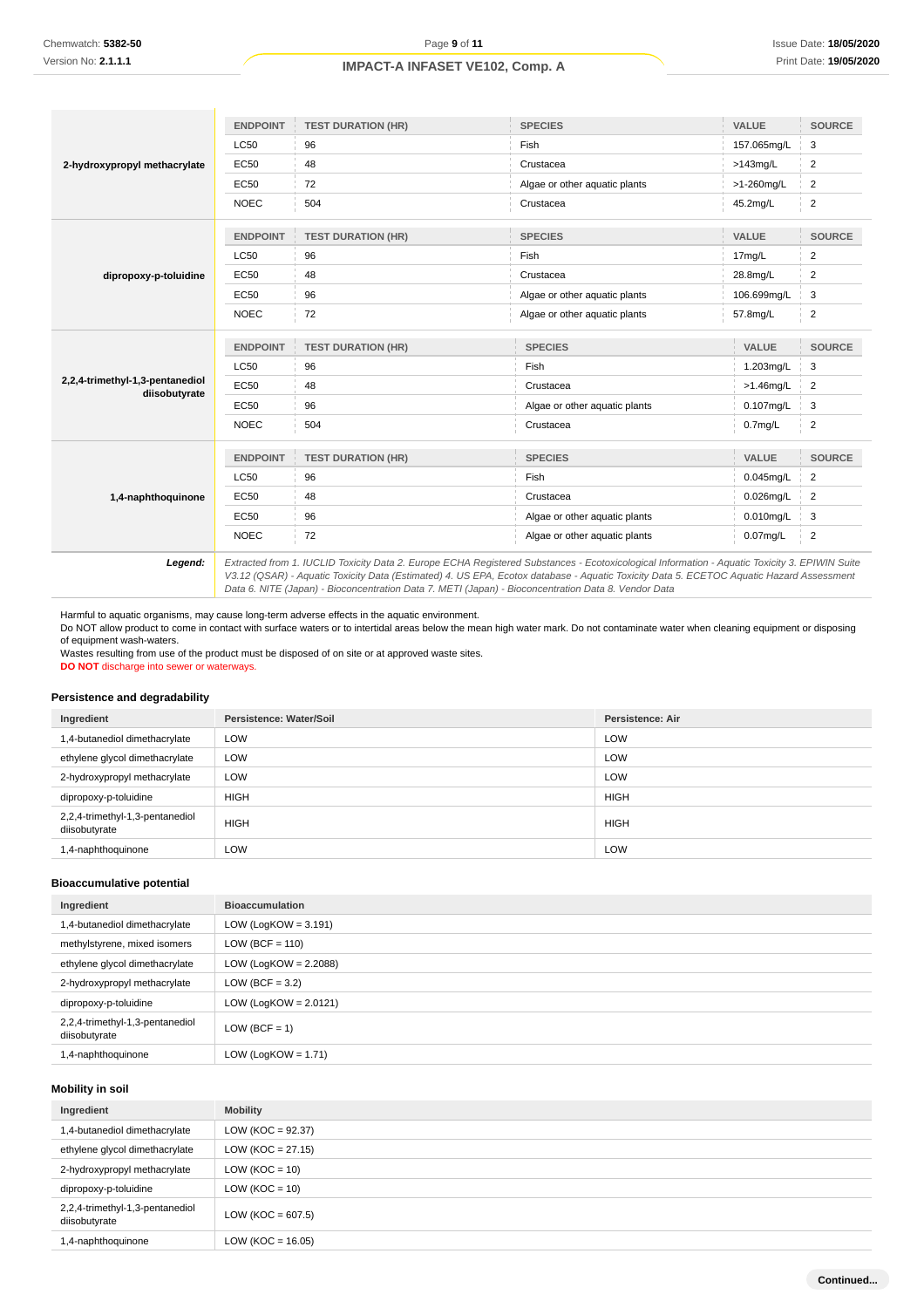# **SECTION 13 DISPOSAL CONSIDERATIONS**

| Waste treatment methods      |                                                                                                                                                                                                                                                                                                                                                                                                                                                                                                                                                                                                                                                                                                                                                                                                                                                                                                                                                                                                                                                                                                             |
|------------------------------|-------------------------------------------------------------------------------------------------------------------------------------------------------------------------------------------------------------------------------------------------------------------------------------------------------------------------------------------------------------------------------------------------------------------------------------------------------------------------------------------------------------------------------------------------------------------------------------------------------------------------------------------------------------------------------------------------------------------------------------------------------------------------------------------------------------------------------------------------------------------------------------------------------------------------------------------------------------------------------------------------------------------------------------------------------------------------------------------------------------|
| Product / Packaging disposal | • Containers may still present a chemical hazard/ danger when empty.<br>Return to supplier for reuse/ recycling if possible.<br>Otherwise:<br>If container can not be cleaned sufficiently well to ensure that residuals do not remain or if the container cannot be used to store the same<br>product, then puncture containers, to prevent re-use, and bury at an authorised landfill.<br>▶ Where possible retain label warnings and SDS and observe all notices pertaining to the product.<br>DO NOT allow wash water from cleaning or process equipment to enter drains.<br>It may be necessary to collect all wash water for treatment before disposal.<br>In all cases disposal to sewer may be subject to local laws and regulations and these should be considered first.<br>• Where in doubt contact the responsible authority.<br>► Recycle wherever possible or consult manufacturer for recycling options.<br>Consult State Land Waste Authority for disposal.<br>Bury or incinerate residue at an approved site.<br>▶ Recycle containers if possible, or dispose of in an authorised landfill. |

# **SECTION 14 TRANSPORT INFORMATION**

| <b>Labels Required</b>                                                                                                                                                                                                                                  |                                                                                                  |                                                                                  |
|---------------------------------------------------------------------------------------------------------------------------------------------------------------------------------------------------------------------------------------------------------|--------------------------------------------------------------------------------------------------|----------------------------------------------------------------------------------|
| <b>Marine Pollutant</b>                                                                                                                                                                                                                                 | <b>NO</b>                                                                                        |                                                                                  |
| <b>HAZCHEM</b>                                                                                                                                                                                                                                          | Not Applicable                                                                                   |                                                                                  |
|                                                                                                                                                                                                                                                         | Land transport (ADG): NOT REGULATED FOR TRANSPORT OF DANGEROUS GOODS                             |                                                                                  |
| Air transport (ICAO-IATA / DGR): NOT REGULATED FOR TRANSPORT OF DANGEROUS GOODS                                                                                                                                                                         |                                                                                                  |                                                                                  |
| Sea transport (IMDG-Code / GGVSee): NOT REGULATED FOR TRANSPORT OF DANGEROUS GOODS                                                                                                                                                                      |                                                                                                  |                                                                                  |
| Not Applicable                                                                                                                                                                                                                                          | Transport in bulk according to Annex II of MARPOL and the IBC code                               |                                                                                  |
| <b>SECTION 15 REGULATORY INFORMATION</b>                                                                                                                                                                                                                |                                                                                                  |                                                                                  |
|                                                                                                                                                                                                                                                         | Safety, health and environmental regulations / legislation specific for the substance or mixture |                                                                                  |
|                                                                                                                                                                                                                                                         | 1,4-BUTANEDIOL DIMETHACRYLATE IS FOUND ON THE FOLLOWING REGULATORY LISTS                         |                                                                                  |
| Australia Inventory of Chemical Substances (AICS)                                                                                                                                                                                                       |                                                                                                  |                                                                                  |
|                                                                                                                                                                                                                                                         | METHYLSTYRENE, MIXED ISOMERS IS FOUND ON THE FOLLOWING REGULATORY LISTS                          |                                                                                  |
| Australia Inventory of Chemical Substances (AICS)<br>International Agency for Research on Cancer (IARC) - Agents Classified by the IARC<br>Monographs<br>Australia Standard for the Uniform Scheduling of Medicines and Poisons (SUSMP) -<br>Schedule 5 |                                                                                                  |                                                                                  |
|                                                                                                                                                                                                                                                         | ETHYLENE GLYCOL DIMETHACRYLATE IS FOUND ON THE FOLLOWING REGULATORY LISTS                        |                                                                                  |
|                                                                                                                                                                                                                                                         | Australia Hazardous Chemical Information System (HCIS) - Hazardous Chemicals                     | Australia Inventory of Chemical Substances (AICS)                                |
|                                                                                                                                                                                                                                                         | 2-HYDROXYPROPYL METHACRYLATE IS FOUND ON THE FOLLOWING REGULATORY LISTS                          |                                                                                  |
| Australia Hazardous Chemical Information System (HCIS) - Hazardous Chemicals<br>Schedule 5<br>Australia Inventory of Chemical Substances (AICS)                                                                                                         |                                                                                                  | Australia Standard for the Uniform Scheduling of Medicines and Poisons (SUSMP) - |
|                                                                                                                                                                                                                                                         | DIPROPOXY-P-TOLUIDINE IS FOUND ON THE FOLLOWING REGULATORY LISTS                                 |                                                                                  |
| Australia Inventory of Chemical Substances (AICS)                                                                                                                                                                                                       |                                                                                                  |                                                                                  |
|                                                                                                                                                                                                                                                         | 2,2,4-TRIMETHYL-1,3-PENTANEDIOL DIISOBUTYRATE IS FOUND ON THE FOLLOWING REGULATORY LISTS         |                                                                                  |
| Australia Inventory of Chemical Substances (AICS)                                                                                                                                                                                                       |                                                                                                  |                                                                                  |
| 1,4-NAPHTHOQUINONE IS FOUND ON THE FOLLOWING REGULATORY LISTS                                                                                                                                                                                           |                                                                                                  |                                                                                  |
| Australia Inventory of Chemical Substances (AICS)                                                                                                                                                                                                       |                                                                                                  |                                                                                  |
| <b>National Inventory Status</b>                                                                                                                                                                                                                        |                                                                                                  |                                                                                  |
| <b>National Inventory</b>                                                                                                                                                                                                                               | <b>Status</b>                                                                                    |                                                                                  |
| Australia - AICS                                                                                                                                                                                                                                        | Yes                                                                                              |                                                                                  |
| Canada - DSL                                                                                                                                                                                                                                            | Yes                                                                                              |                                                                                  |

| Canada - NDSL                 | No (1,4-butanediol dimethacrylate; methylstyrene, mixed isomers; ethylene glycol dimethacrylate; 2-hydroxypropyl methacrylate; dipropoxy-<br>p-toluidine; 2,2,4-trimethyl-1,3-pentanediol diisobutyrate; 1,4-naphthoquinone) |
|-------------------------------|------------------------------------------------------------------------------------------------------------------------------------------------------------------------------------------------------------------------------|
| China - IECSC                 | Yes                                                                                                                                                                                                                          |
| Europe - EINEC / ELINCS / NLP | Yes                                                                                                                                                                                                                          |
| Japan - ENCS                  | Yes                                                                                                                                                                                                                          |
| Korea - KECI                  | Yes                                                                                                                                                                                                                          |
| New Zealand - NZIoC           | Yes                                                                                                                                                                                                                          |
| Philippines - PICCS           | Yes                                                                                                                                                                                                                          |